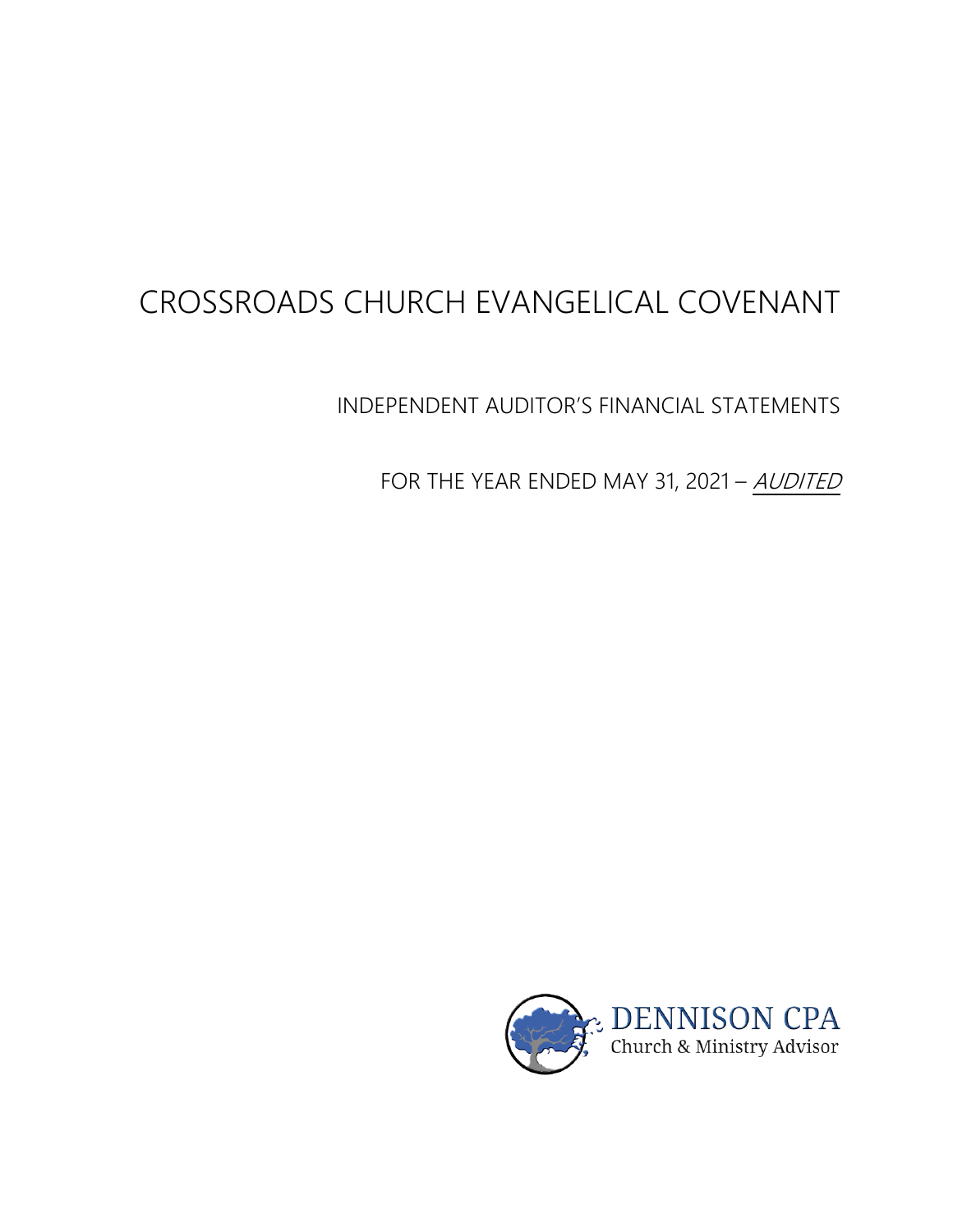# TABLE OF CONTENTS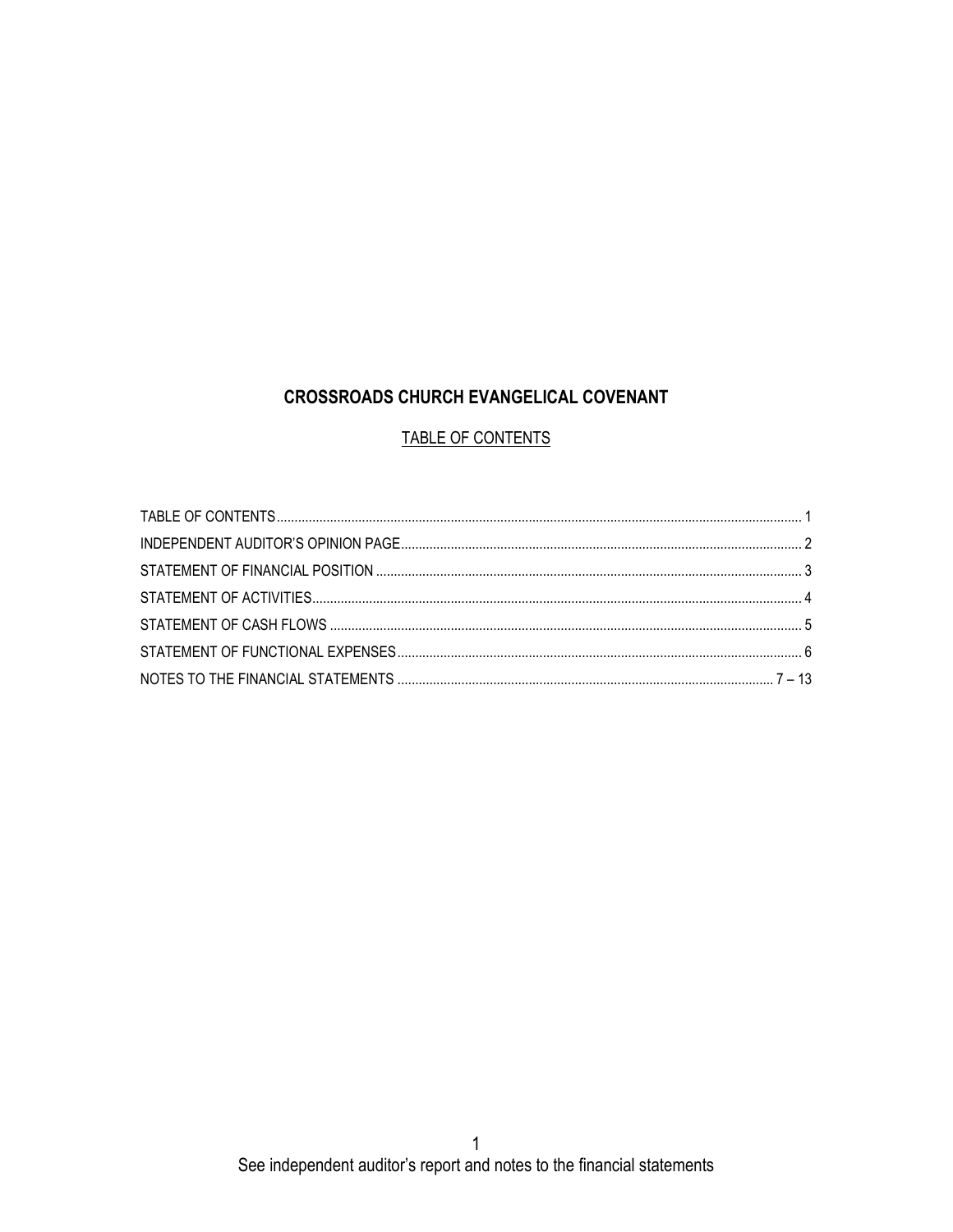

1030 4th Street SE Suite 106 St. Cloud, MN 56304 O: 320.251.3388

# INDEPENDENT AUDITOR'S REPORT

To the Board of Trustees of Crossroads Church Evangelical Covenant Woodbury, Minnesota

I have audited the accompanying financial statements of Crossroads Church Evangelical Covenant (a not-for-profit organization), which comprise the statement of financial position as of May 31, 2021, and the related statement of activities, cash flows & functional expenses for the year then ended, and the related notes to the financial statements.

### **Management's Responsibility for the Financial Statements**

Management is responsible for the preparation and fair presentation of these financial statements in accordance with accounting principles generally accepted in the United States of America; this includes the design, implementation, and maintenance of internal control relevant to the preparation and fair presentation of financial statements that are free from material misstatement, whether due to fraud or error.

# **Auditor's Responsibility**

My responsibility is to express an opinion on these financial statements based on my audit. I conducted my audit in accordance with auditing standards generally accepted in the United States of America. Those standards require that we plan and perform the audit to obtain reasonable assurance about whether the financial statements are free from material misstatement.

An audit involves performing procedures to obtain audit evidence about the amounts and disclosures in the financial statements. The procedures selected depend on the auditor's judgment, including the assessment of the risks of material misstatement of the financial statements, whether due to fraud or error. In making those risk assessments, the auditor considers internal control relevant to the entity's preparation and fair presentation of the financial statements in order to design audit procedures that are appropriate in the circumstances, but not for the purpose of expressing an opinion on the effectiveness of the entity's internal control. Accordingly, we express no such opinion. An audit also includes evaluating the appropriateness of accounting policies used and the reasonableness of significant accounting estimates made by management, as well as evaluating the overall presentation of the financial statements.

I believe that the audit evidence we have obtained is sufficient and appropriate to provide a basis for my audit opinion.

# **Opinion**

In my opinion, the financial statements referred to above present fairly, in all material respects, the financial position of Crossroads Church Evangelical Covenant as of May 31, 2021, and the financial activities and its cash flows for the year then ended in accordance with accounting principles generally accepted in the United States of America.

*Dennison CPA, PC*

Saint Cloud, Minnesota November 2, 2021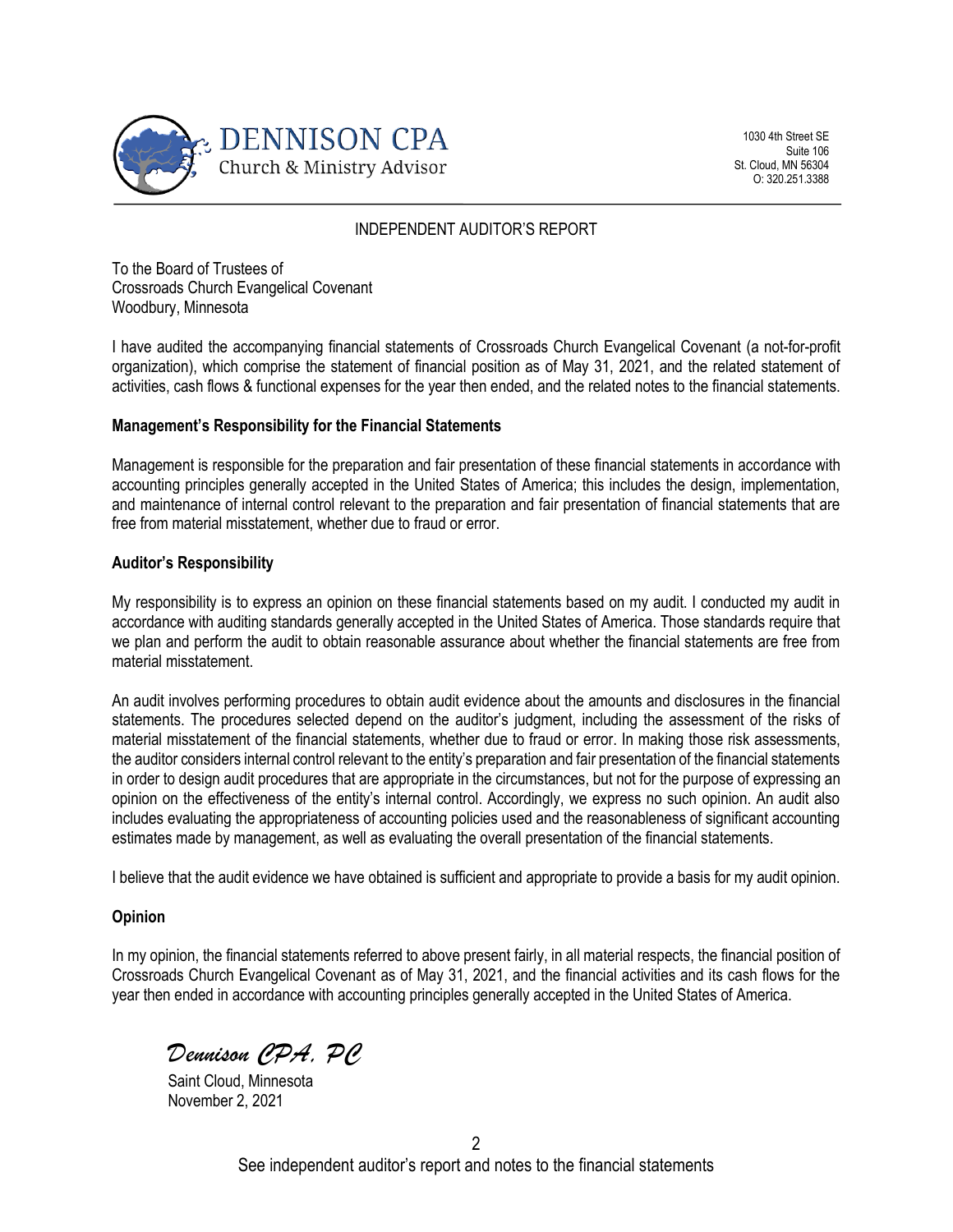Statement of Financial Position As of May 31, 2021 (a not-for-profit corporation)

| <b>ASSETS</b>                                                        |             |
|----------------------------------------------------------------------|-------------|
| <b>CURRENT ASSETS</b>                                                |             |
| Cash and cash equivalents                                            | 1,298,436   |
| <b>Total Current Assets</b>                                          | 1,298,436   |
| PROPERTY AND EQUIPMENT                                               |             |
| Furniture & equipment                                                | 887,917     |
| <b>Building &amp; improvements</b>                                   | 14,338,994  |
| Land & improvements                                                  | 1,570,229   |
| Less: Accumulated depreciation                                       | (6,559,957) |
| <b>Total Property &amp; Equipment</b>                                | 10,237,183  |
| <b>TOTAL ASSETS</b>                                                  | 11,535,620  |
| <b>LIABILITIES AND NET ASSETS</b>                                    |             |
| <b>CURRENT LIABILITIES</b>                                           |             |
| Accounts payable & accrued expenses                                  | 13,793      |
| Credit cards payable                                                 | 5,822       |
| Current portion of mortgage                                          | 238,370     |
| <b>Total Current Liabilities</b>                                     | 257,985     |
| <b>LONG-TERM LIABILITIES</b>                                         |             |
| Mortgage payable - net                                               | 4,883,890   |
| <b>Total Long-term Liabilities</b>                                   | 4,883,890   |
| <b>TOTAL LIABILITIES</b>                                             | 5,141,875   |
| <b>NET ASSETS</b>                                                    |             |
| Without donor restrictions                                           |             |
| Undesignated                                                         | 1,150,942   |
| Net investment in land, buildings and equipment, net of related debt | 5,114,924   |
| Total net assets without donor restrictions                          | 6,265,865   |
| With donor restrictions                                              | 127,880     |
| <b>Total Net Assets</b>                                              | 6,393,745   |
| <b>TOTAL LIABILITIES AND NET ASSETS</b>                              | 11,535,620  |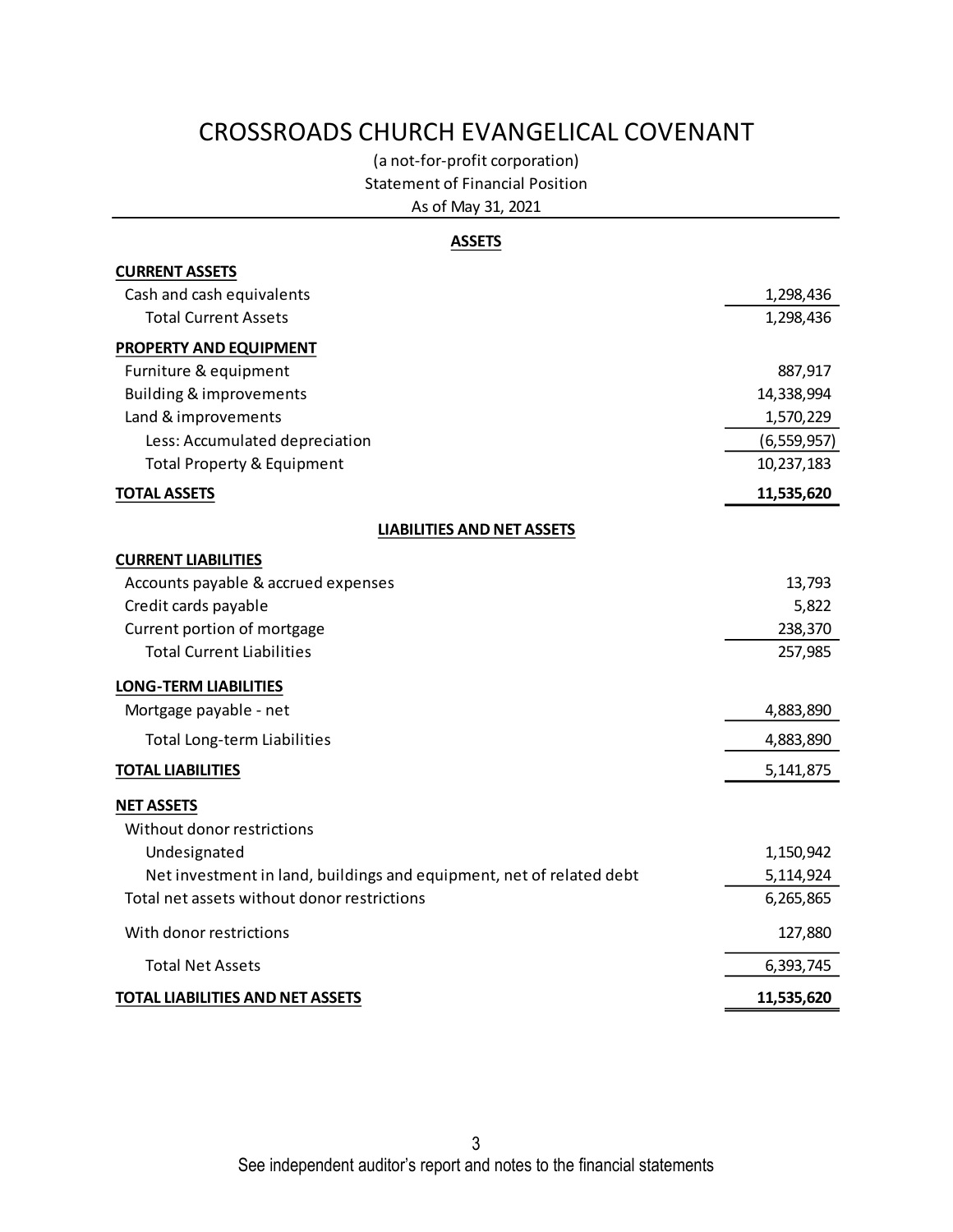(a not-for-profit corporation) Statement of Activities For the Year Ended May 31, 2021

#### **CHANGES IN NET ASSETS WITHOUT DONOR RESTRICTIONS**

| <b>SUPPORT AND REVENUE</b>                               |           |
|----------------------------------------------------------|-----------|
| <b>Tithes &amp; Offerings</b>                            | 4,048,664 |
| <b>Grant Income</b>                                      | 305,500   |
| Program Fees                                             | 23,910    |
| Misc. Income                                             | 13,278    |
| Interest/Investment Income                               | 6,822     |
| <b>Total Support and Revenue</b>                         | 4,398,174 |
| Net assets released from donor restrictions              |           |
| Restrictions satisfied by payments/time                  | 88,230    |
| <b>Total Support and Reclassifications</b>               | 4,486,404 |
| <b>FUNCTIONAL EXPENSES</b>                               |           |
| Ministry & Worship                                       | 2,968,663 |
| Missions & Outreach                                      | 168,364   |
| Management and General                                   | 924,383   |
| <b>Fundraising and Development</b>                       |           |
| <b>Total Expenses</b>                                    | 4,061,411 |
| Increase (decrease) in net assets                        | 424,993   |
| <b>CHANGES IN NET ASSETS WITH DONOR RESTRICTIONS</b>     |           |
| Restricted contributions                                 | 101,918   |
| Net assets released from donor restriction               | (88, 230) |
| Increase (decrease) in net assets with donor restriction | 13,687    |
| Increase (decrease) in net assets                        | 438,681   |
| <b>Net Assets, Beginning Period</b>                      | 5,955,064 |
| <b>Net Assets, Ending Period</b>                         | 6,393,745 |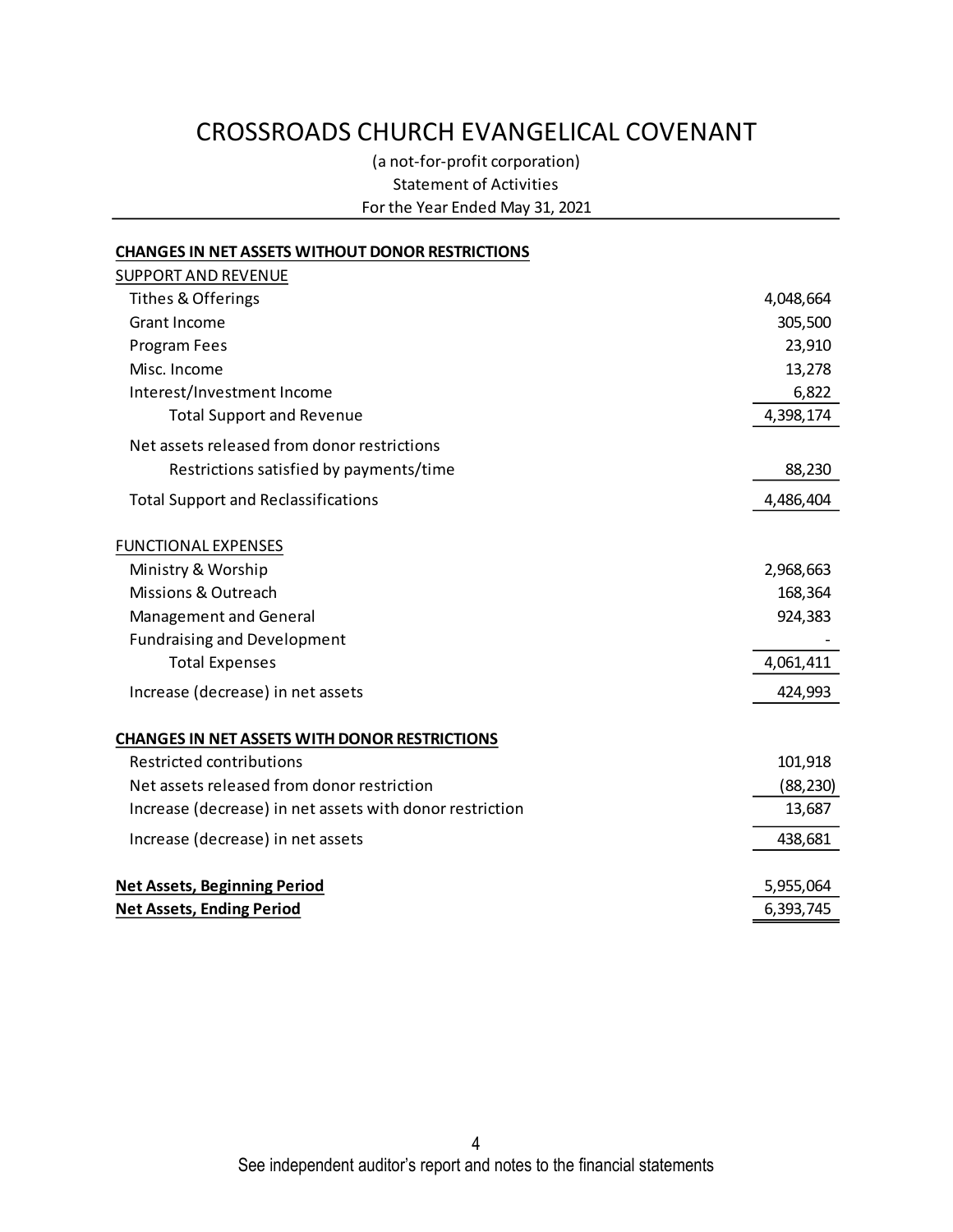(a not-for-profit corporation) Statement of Cash Flows For the Year Ended May 31, 2021

| <b>OPERATING ACTIVITIES</b>                                                                                                         |                              |
|-------------------------------------------------------------------------------------------------------------------------------------|------------------------------|
| Change in net assets<br>Adjustments to reconcile net assets to net cash provided<br>by operating activities<br>Depreciation         | 438,681<br>860,917           |
| (Increase) decrease in operating assets:                                                                                            |                              |
| Increase (decrease) in operating liabilities:<br>Accounts payable & accrued expenses<br>Payroll liabilities<br>Credit cards payable | 11,793<br>(12, 286)<br>5,678 |
| Net cash provided by operating activities                                                                                           | 1,304,782                    |
| <b>INVESTING ACTIVITIES</b>                                                                                                         |                              |
| Investment in building improvements<br>Acquisition of furniture, fixtures & equipment                                               | (41, 135)<br>(161, 818)      |
| Net cash flows from investing activities                                                                                            | (202, 953)                   |
| <b>FINANCING ACTIVITIES</b>                                                                                                         |                              |
| Forgiveness of debt - grant income<br>Cash paid towards bonds payable                                                               | (305, 500)<br>(662,740)      |
| Net cash flows from financing activities                                                                                            | (968, 240)                   |
| <b>INCREASE (DECREASE) IN CASH AND CASH EQUIVALENTS</b>                                                                             | 133,589                      |
| <b>CASH AND CASH EQUIVALENTS - BEGINNING</b>                                                                                        | 1,164,847                    |
| <b>CASH AND CASH EQUIVALENTS - ENDING</b>                                                                                           | 1,298,436                    |
| Supplemental Information - Cash paid for:                                                                                           |                              |
| Interest expense                                                                                                                    | 158,883                      |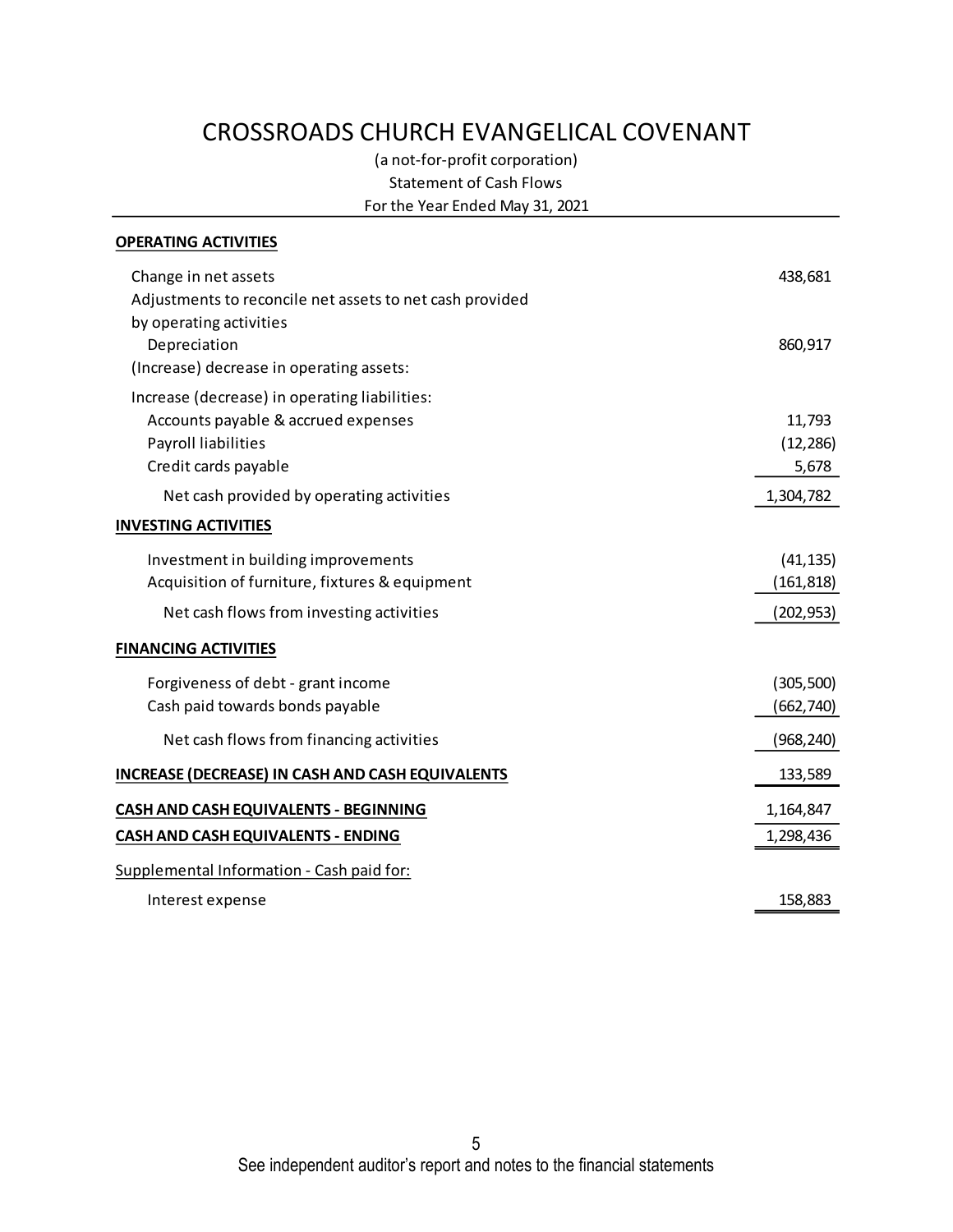(a not-for-profit corporation) Statement of Functional Expenses For the Year Ended May 31, 2021

|                             |            | Program                  |           |             | <b>Supporting Services</b>   |            |           |
|-----------------------------|------------|--------------------------|-----------|-------------|------------------------------|------------|-----------|
|                             |            |                          | Total     |             | Fundraising                  | Total      |           |
|                             | Ministry & | Missions &               | Program   | Management  | and                          | Supporting |           |
|                             | Worship    | Outreach                 | Services  | and General | Development                  | Activities | Total     |
| Advertising                 | 7,908      | 70,853                   | 78,762    | 12,956      |                              | 12,956     | 91,717    |
| <b>Bank fees</b>            |            |                          |           | 88,520      | $\overline{\phantom{a}}$     | 88,520     | 88,520    |
| Depreciation                | 707,458    |                          | 707,458   | 153,458     | $\qquad \qquad \blacksquare$ | 153,458    | 860,917   |
| Donations                   |            | 93,935                   | 93,935    |             |                              |            | 93,935    |
| Events                      | 24,700     | 2,922                    | 27,622    | 2,745       |                              | 2,745      | 30,367    |
| Facility rent               | 109,128    | -                        | 109,128   |             |                              |            | 109,128   |
| Interest                    | 130,562    |                          | 130,562   | 28,321      | $\overline{\phantom{a}}$     | 28,321     | 158,883   |
| Maintenance & repairs       | 154        |                          | 154       | 165,009     | $\overline{\phantom{a}}$     | 165,009    | 165,163   |
| Operations                  | 25,674     |                          | 25,674    | 44,878      | $\overline{\phantom{a}}$     | 44,878     | 70,552    |
| Professional fees           |            |                          |           | 23,787      | $\overline{\phantom{a}}$     | 23,787     | 23,787    |
| Salaries & related benefits | 1,812,683  | $\overline{\phantom{0}}$ | 1,812,683 | 198,542     | $\overline{\phantom{a}}$     | 198,542    | 2,011,225 |
| Staff development           | 10,801     |                          | 10,801    | 8,125       |                              | 8,125      | 18,926    |
| <b>Supplies</b>             | 63,683     |                          | 63,683    | 181,875     | $\overline{\phantom{a}}$     | 181,875    | 245,559   |
| Travel & conferences        | 8,723      | 654                      | 9,376     | 1,593       |                              | 1,593      | 10,969    |
| Utilities                   | 67,190     |                          | 67,190    | 14,574      |                              | 14,574     | 81,764    |
|                             |            |                          |           |             |                              |            |           |
| <b>Total Expenses</b>       | 2,968,663  | 168,364                  | 3,137,027 | 924,383     |                              | 924,383    | 4,061,411 |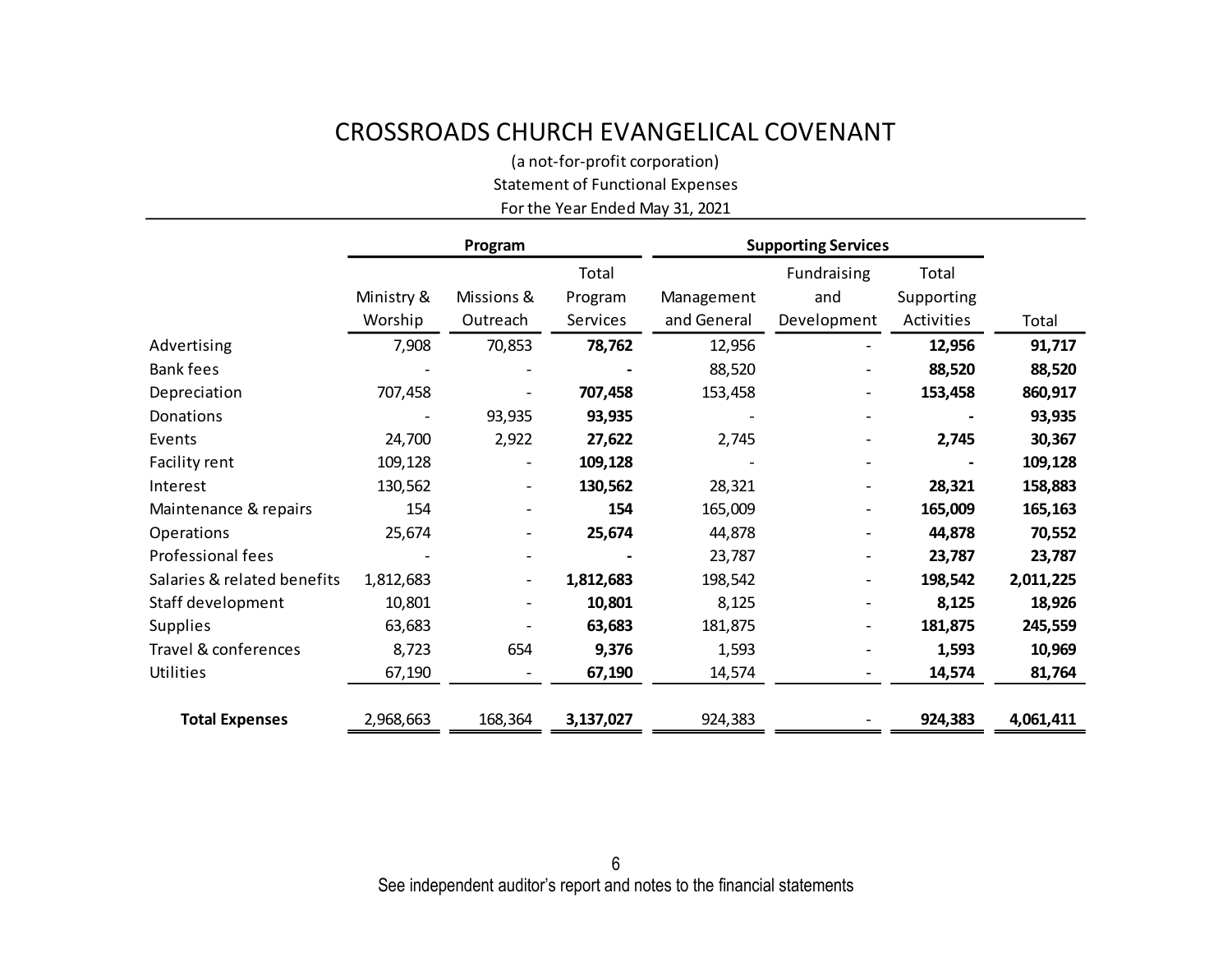### **NOTE 1 - NATURE OF ORGANIZATION:**

Crossroads Church Evangelical Covenant (Church) was organized and incorporated in the State of Minnesota on September 12, 1974. The Church is a member of the Evangelical Covenant Church of America and the Northwest Regional Conference. The purpose of the Church is to call people to commitment to Christ and His family, to lead believers in Christ-like character, to equip believers to care for others, and to engage believers in the cause of Christ in order to celebrate God. Ministries of the Church include weekend worship services and classes, children's activities, youth groups, single adult fellowships, small group fellowships, and ministries to men, women, and families.

The Church is exempt from federal income tax under Section 501(c) (3) of the Internal Revenue Code (code). The Church is classified as a publicly supported organization rather than a private foundation under Section 509(a) of the code. Contributions to the Church are deductible for federal income tax purposes.

# **NOTE 2 - SUMMARY OF SIGNIFICANT ACCOUNTING POLICIES:**

#### Basis of Reporting – Method of Accounting

The financial statements of the Church have been prepared on the accrual basis of accounting in accordance with Generally Accepted Accounting Principles (GAAP) and include all activities carried on in the name of the church. Revenues and expenses are recognized in the period earned or incurred.

#### Net Assets

Net assets, revenues, gains, and losses are classified based on the existence or absence of donor or grantor imposed restrictions. Accordingly, net assets and changes therein are classified and reported as follows:

*Net Assets Without Donor Restrictions –* Net assets available for use in general operations and not subject to donor (or certain grantor) restrictions. The governing board has designated, from net assets without donor restrictions, net assets for an operating reserve and board-designated endowment.

*Net Assets With Donor Restrictions –* Net assets subject to donor- (or certain grantor-) imposed restrictions. Some donor-imposed restrictions are temporary in nature, such as those that will be met by the passage of time or other events specified by the donor. Other donor-imposed restrictions are perpetual in nature, where the donor stipulates that resources be maintained in perpetuity. Donor-imposed restrictions are released when a restriction expires, that is, when the stipulated time has elapsed, when the stipulated purpose for which the resource was restricted has been fulfilled, or both.

#### Use of Estimates

The preparation of financial statements in conformity with generally accepted accounting principles requires us to make estimates and assumptions that affect the reported amounts of assets and liabilities at the date of the financial statements and the reported amounts of revenues and expenses during the reporting period. Actual results could differ from those estimates, and those differences could be material.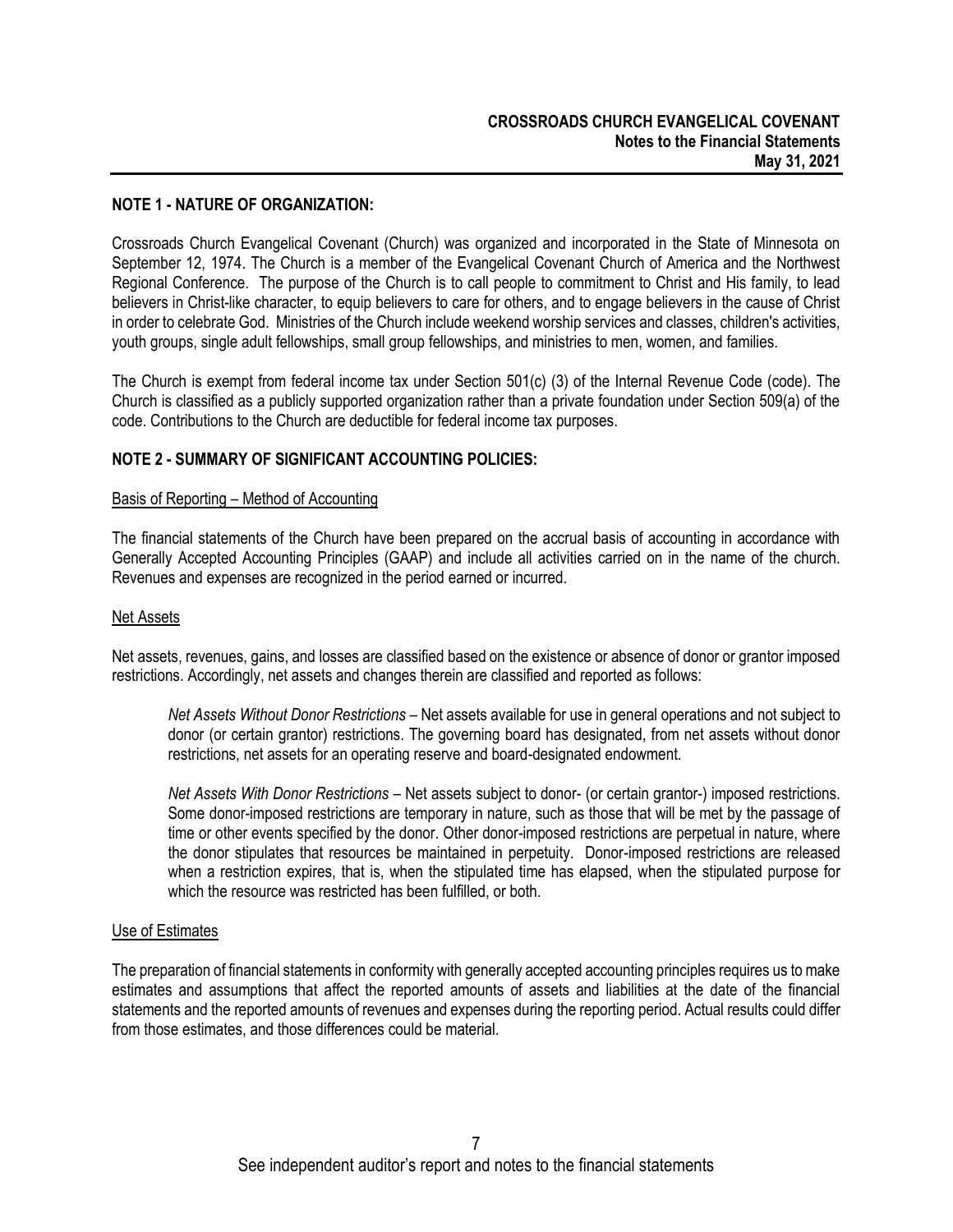#### Cash & Cash Equivalents and Credit Risks

Church cash consists of cash on deposit with banks. Cash equivalents represent money market funds or short-term investments with original maturities of three months or less from the date of purchase, except for those amounts that are held in the investment portfolio which are invested for long-term purposes.

Financial instruments that potentially subject the Church to concentrations of credit risk consist principally of cash and cash equivalents and investments. The Church maintains its cash and cash equivalents in various bank accounts that, at times, may exceed federally insured limits. The Church's cash and cash equivalent accounts have been placed with high credit quality financial institutions and has not experienced, nor does it anticipate, any losses with respect to such accounts.

#### Support, Revenue and Reclassifications

Contributions received are measured at their fair values and are reported as an increase in net assets. The Church reports gifts of cash as restricted support if they are received with donor stipulations that limit the use of the donated assets, or if they are designated as support for future periods. When a donor restriction expires, that is, when a stipulated time restriction ends or purpose restriction is accomplished, net asset with donor restrictions are reclassified to net assets without donor restrictions and reported in the statement of activities as net assets released from restrictions. Donor-restricted contributions that are met in the same reporting period are reported as unrestricted support.

Revenues are reported as income when earned. Contributions are recognized when cash, securities or other assets, an unconditional promise to give, or notification of a beneficial interest is received. Conditional promises to give are not recognized until the conditions on which they depend have been substantially met. Grants received in advance but not earned are reported as deferred grant revenue on the statement of financial position.

Although the Church does receive indications of intent to support dedicated funds including capital campaigns, however those commitments are faith promises and subject to unilateral change by the donor. The commitments are not considered unconditional promises to give and are not reported prior to receipt of the contribution. Upon receipt, these funds are reported as donor-restricted capital campaign gifts.

Expenses are recorded when incurred in accordance with the accrual basis of accounting. The Church incurred no joint costs for the year ended May 31, 2021.

Reclassifications represent net assets released when expenses have been incurred in satisfaction of the donor restrictions.

#### Donated Services

Volunteers contribute significant amounts of time to our program services, administration, and fundraising and development activities; however, the financial statements do not reflect the value of these contributed services because they do not meet recognition criteria prescribed by generally accepted accounting principles. Contributed goods are recorded at fair value at the date of donation. No significant contributions of such goods or services were received during the year ended May 31, 2021.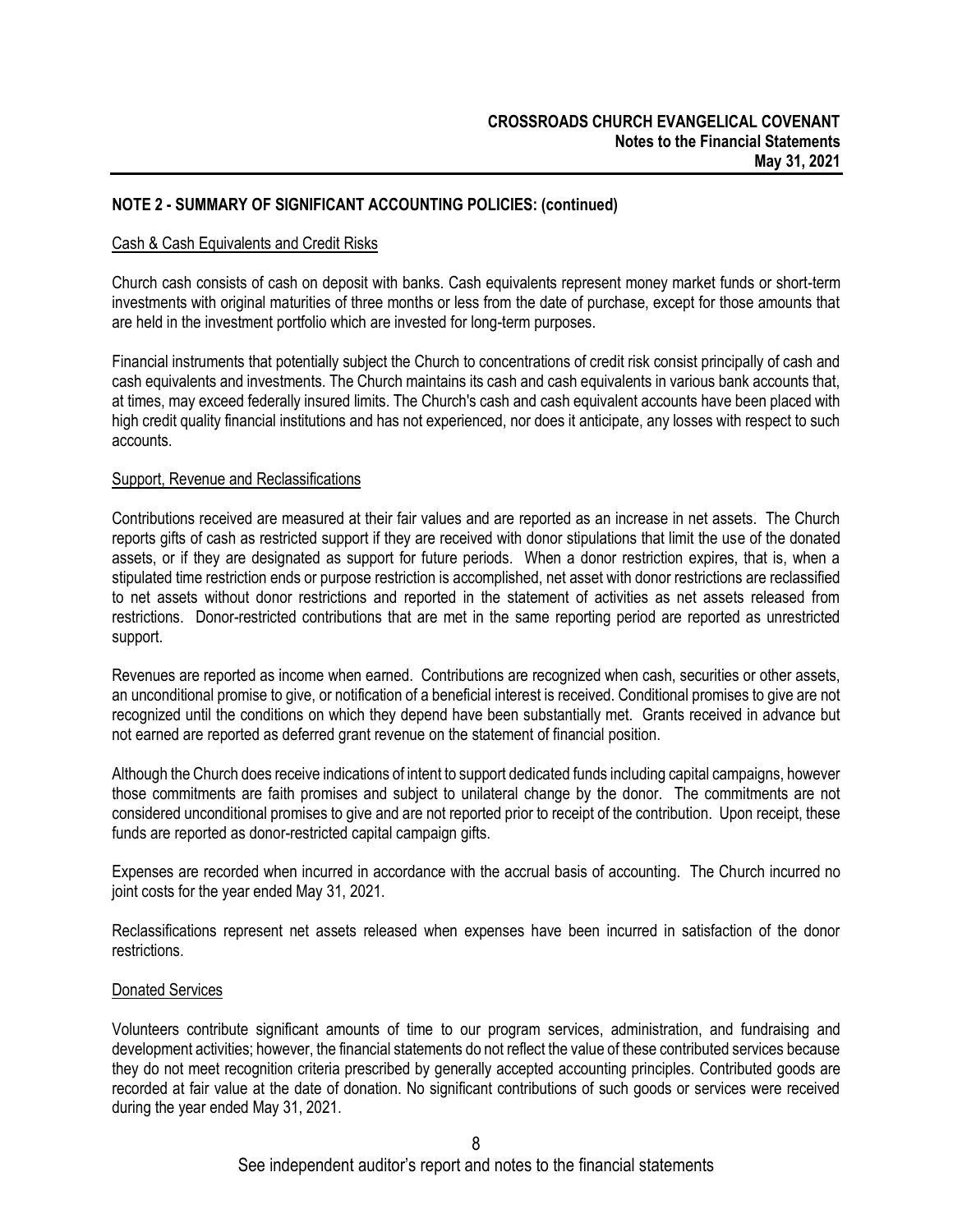#### Advertising Costs

The Church expenses advertising costs as they are incurred which totaled \$91,717 for the year ended May 31, 2021.

#### Property and Equipment

The Church follows the practice of capitalizing all expenditures for property, furniture, fixtures, equipment and leasehold improvements in excess of \$5,000. In accordance with GAAP, land is not depreciated and Construction-in-Progress is depreciated when it is completed and placed into service. Maintenance, repairs and minor renewal are expensed when incurred. When assets are retired or otherwise disposed of, their costs and related accumulated depreciation are removed from the accounts and resulting gains or losses are included in income.

#### **Depreciation**

Depreciation is computed on a straight-line basis over the estimated useful lives of the assets, which generally are as follows:

| $10 - 39$ years                                     |
|-----------------------------------------------------|
| $3 - 10$ years                                      |
| 5 years                                             |
| life of lease or useful life (whichever is shorter) |
|                                                     |

Depreciation expense totaled \$860,917 for the year ended May 31, 2021.

#### Income Taxes

The Church is exempt from income tax under IRC section 501(c)(3), though it is subject to tax on income unrelated to its exempt purpose, unless that income is otherwise excluded by the Code. The Church has processes presently in place to ensure the maintenance of its tax-exempt status; to identify and report unrelated income; to determine its filing and tax obligations in jurisdictions for which it has nexus; and to identify and evaluate other matters that may be considered tax positions.

#### Uncertain Tax Positions

The financial statement effects of a tax position taken or expected to be taken are recognized in the financial statements when it is more likely than not, based upon technical merits, that the position will be sustained upon examinations. Interest and penalties, if any, are included in expenses in the statements of activities. As of May 31, 2021, the Church had no uncertain tax positions that qualify for recognition or disclosure in the financial statements.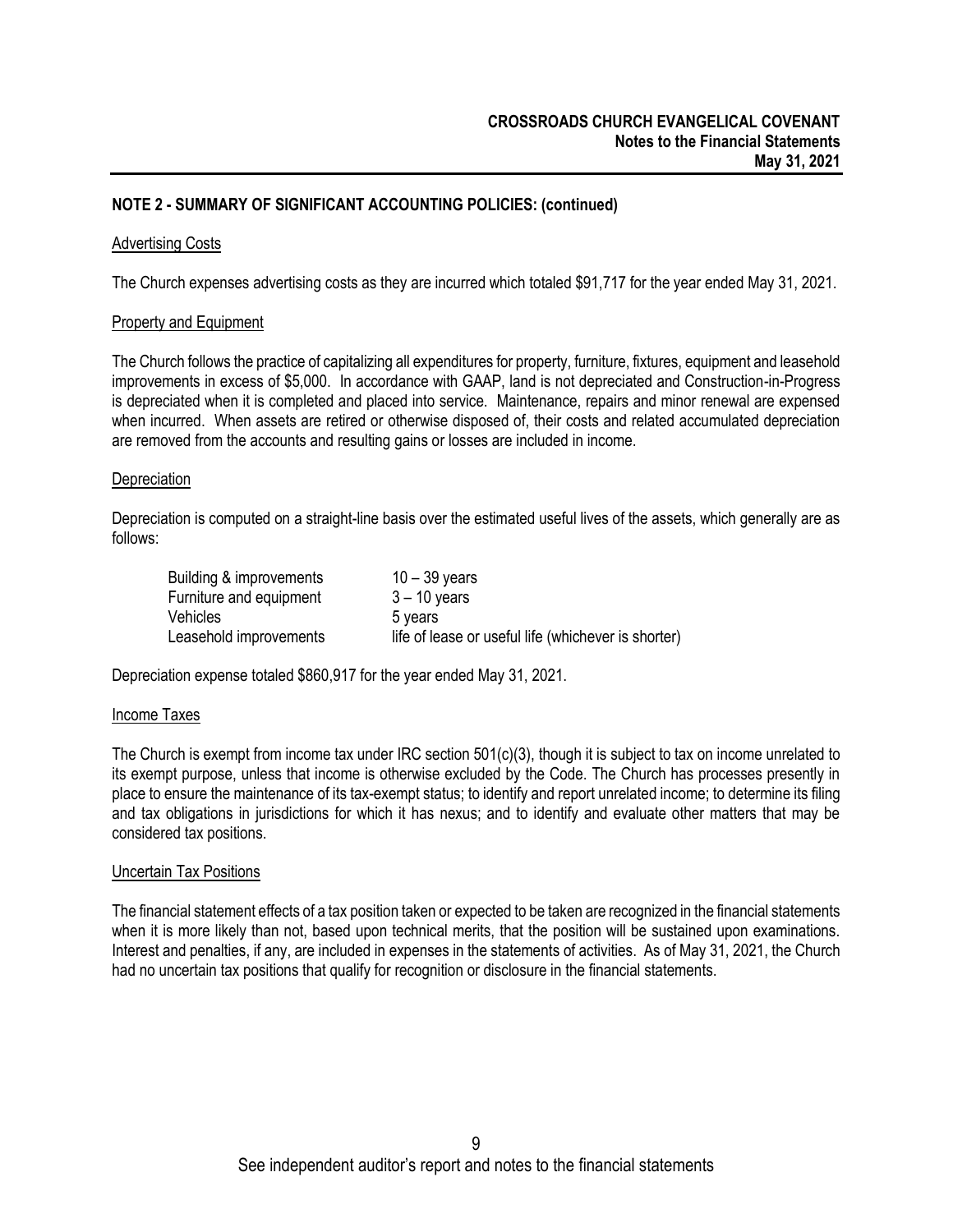#### Concentration of Support Risk

The Church is primarily dependent upon contributions from its membership to meet expenses of operation and for the payment of principal and interest on debt, if any. Although management of the Church expects contributions to be adequate, there can be no assurance that such contributions will be sufficient to meet the obligations. Also; there is no assurance that Church membership will increase or remain stable, or that per capita contribution by members will increase or remain stable. Support of the Church comes primarily from tithes and offering concentrated in the Woodbury, Minnesota and surrounding geographical area.

#### Fair Value of Financial Instruments

The Church reports certain assets and liabilities at fair value in the financial statements. Fair value is the price that would be received to sell an asset or paid to transfer a liability in an orderly transaction in the principal, or most advantageous, market at the measurement date under current market conditions regardless of whether that price is directly observable or estimated using another valuation technique. Inputs used to determine fair value refer broadly to the assumptions that market participants would use in pricing the asset or liability, including assumptions about risk. Inputs may be observable or unobservable. Observable inputs are inputs that reflect the assumptions market participants would use in pricing the asset or liability based on market data obtained from sources independent of the reporting entity. Unobservable inputs are inputs that reflect the reporting entity's own assumptions about the assumptions market participants would use in pricing the asset or liability based on the best information available. A three-tier hierarchy categorizes the inputs as follows:

Level 1 – Unadjusted quoted market prices for identical assets or liabilities in active markets as of the measurement date.

Level 2 – Other observable inputs, either directly or indirectly, including:

- Quoted prices for similar assets/liabilities in active markets;
- Quoted prices for identical or similar assets in non-active markets;
- Inputs other than quoted prices that are observable for the asset/liability; and,
- Inputs that are derived principally from or corroborated by other observable market data.

Level 3 – Unobservable inputs that cannot be corroborated by observable market data.

In some cases, the inputs used to measure the fair value of an asset or a liability might be categorized within different levels of the fair value hierarchy. In those cases, the fair value measurement is categorized in its entirety in the same level of the fair value hierarchy as the lowest level input that is significant to the entire measurement. Assessing the significance of a particular input to entire measurement requires judgment, taking into account factors specific to the asset or liability. The categorization of an asset within the hierarchy is based upon the pricing transparency of the asset and does not necessarily correspond to our assessment of the quality, risk, or liquidity profile of the asset or liability.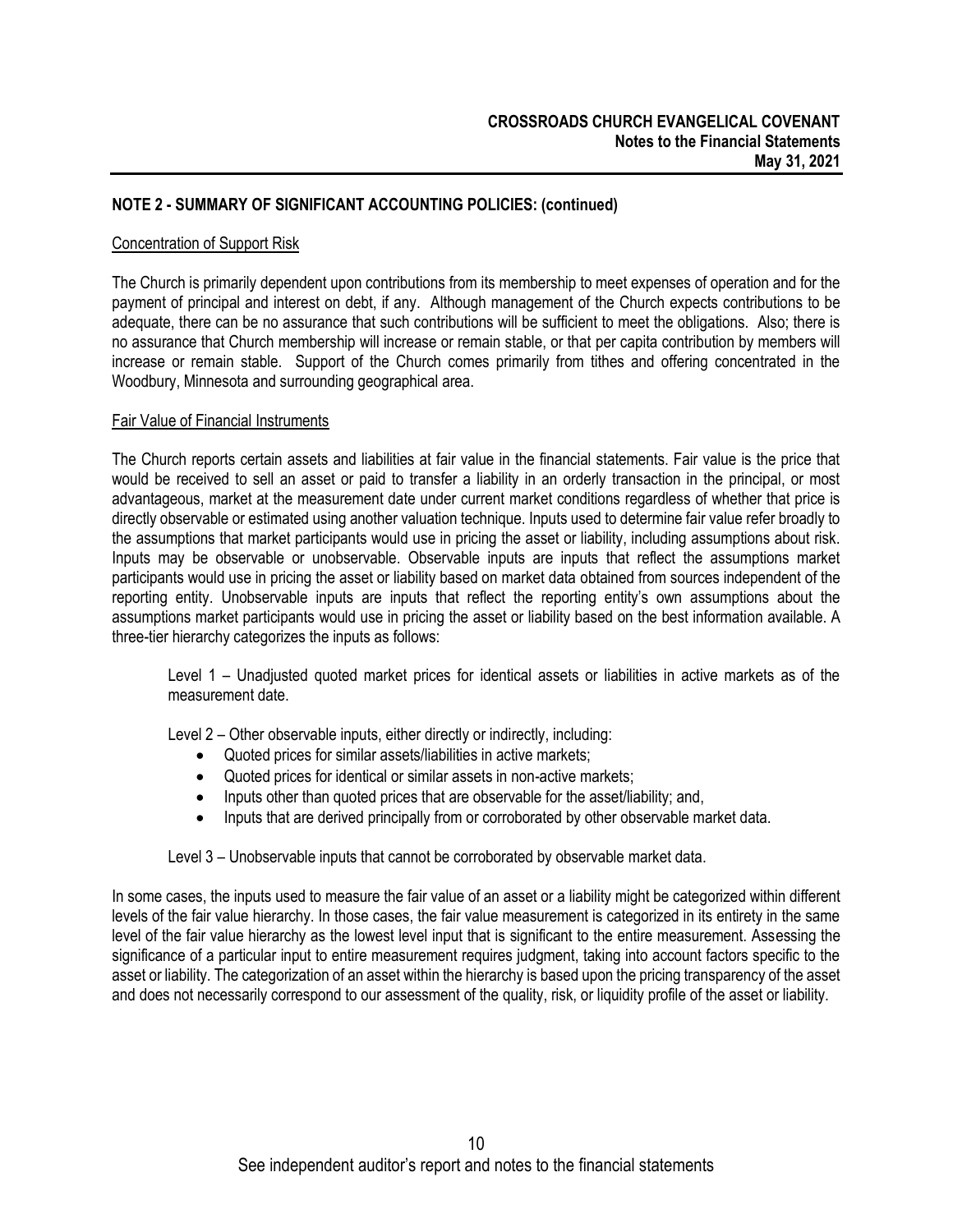#### Subsequent Events

Church management has evaluated subsequent events through the report date, the date on which the financial statements were available to be issued, and found no events or transactions, which require modification to the financial statements. Subsequent events after that date have not been evaluated.

# **NOTE 3 – LIQUIDITY AND AVAILABILITY:**

The Church regularly monitors the availability of resources required to meet its operating needs and other contractual commitments, while also striving to maximize the investment of its available funds. For purposes of analyzing resources available to meet general expenditures over a 12-month period, the Church considers all expenditures related to its ongoing programs as well as the conduct of services undertaken to support those activities to be general expenditures.

In addition to financial assets available to meet general expenditures over the next 12 months, the Church operates with a balanced budget and anticipates collecting sufficient revenue to cover general expenditures not covered by donor-restricted resources. Refer to the statement of cash flows, which identifies the sources and uses of the Church's cash and shows cash generated by operations for fiscal year ending May 31, 2021.

Financial assets available for general expenditure, that is, without donor or other restrictions limiting their use, within one year of the balance sheet date, comprise the following:

| Cash and cash equivalents                                 | \$1,298,436 |
|-----------------------------------------------------------|-------------|
| Total financial assets                                    | 1,298,436   |
| Contractual or donor-imposed restrictions:                |             |
| Scholarships Fund                                         | (7,204)     |
| <b>MUUUCE Fund</b>                                        | (5, 438)    |
| Benevolence Fund                                          | (67, 638)   |
| <b>Missions Fund</b>                                      | (6, 813)    |
| Improvements Fund                                         | (23, 387)   |
| <b>Future Campus Fund</b>                                 | (17, 400)   |
| Total contractual or donor-imposed restrictions:          | (127, 880)  |
| Financial assets available to meet cash needs for general |             |
| expenditures within one year                              | \$1,170,556 |

Restricted cash totaled \$127,880 for the year ending May 31, 2021.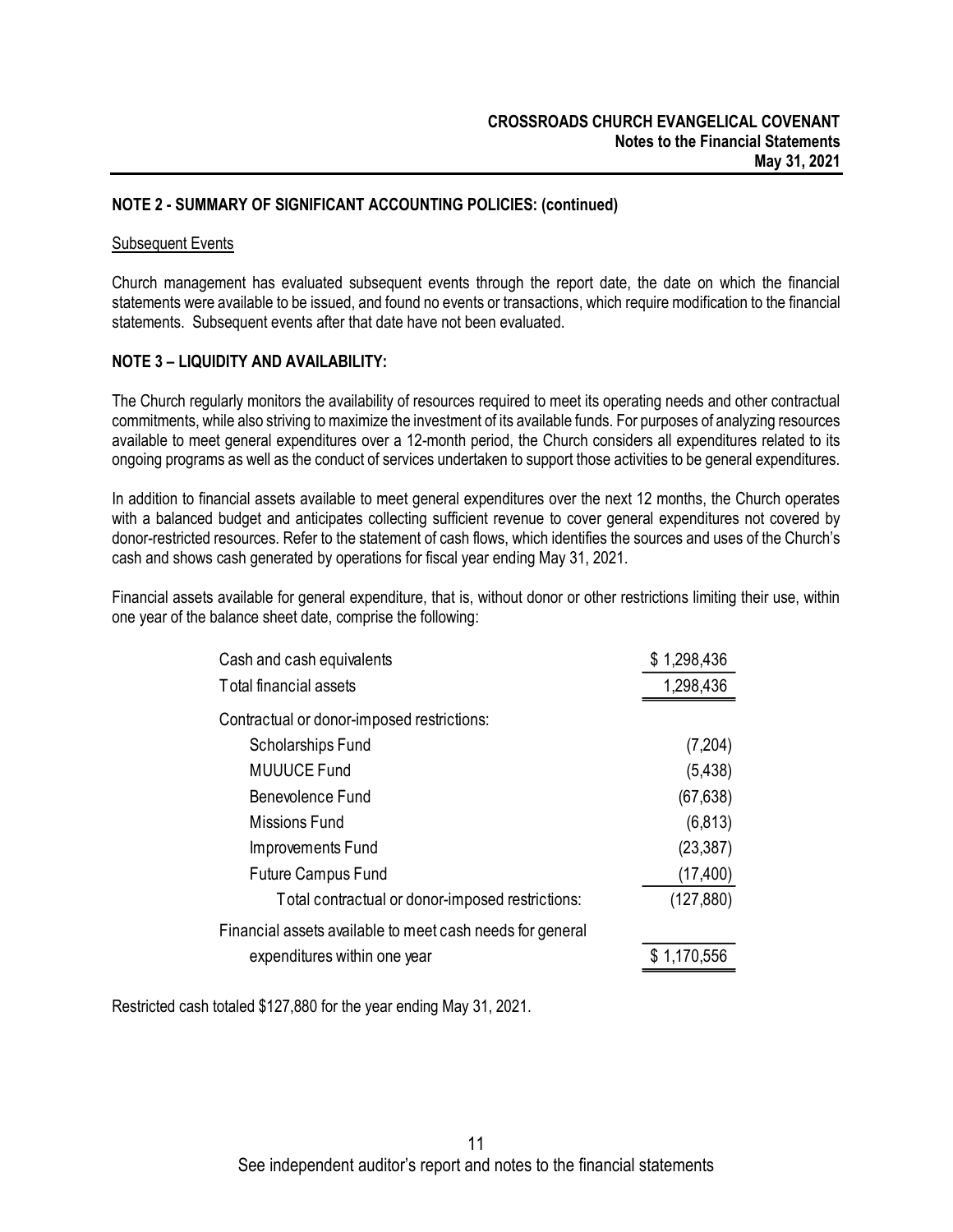### **NOTE 4 – SHORT-TERM DEBT:**

The Church has several unsecured credit cards with varying rates of interest. The Church had \$5,822 in outstanding credit card debt for the year ended May 31, 2021.

# **NOTE 5 – LONG-TERM DEBT:**

Long-Term Debt consisted of the following amounts as of May 31, 2021:

| The Church executed a \$5,785,000 first mortgage promissory note      |             |
|-----------------------------------------------------------------------|-------------|
| with Bremer Bank on April 30, 2020 with an annual interest rate of    |             |
| 2.850%. The terms of the promissory note requires monthly             |             |
| payments of \$31,771.43 until maturity on April 30, 2030. Church real |             |
| estate is held as collateral for this promissory note.                | 5,122,260   |
| Less current portion of debt                                          | (238, 370)  |
| Debt-net of current portion                                           | \$4,883,890 |

For years subsequent to 2021, long-term liabilities mature based upon the following schedule:

| Years Ending May 31, |               |
|----------------------|---------------|
| 2022                 | \$<br>238,370 |
| 2023                 | 245,253       |
| 2024                 | 252,335       |
| 2025                 | 259,621       |
| 2026                 | 267,118       |
| Thereafter           | 3,859,563     |
|                      | \$5,122,260   |

Interest expense totaled \$158,883 for the year ended May 31, 2021.

# **NOTE 6 – RETIREMENT PLAN:**

The Church offers a defined contribution plan under IRS Section 403(b) for the benefit of its eligible employees. The program covers eligible Church employees who have met the minimum age and service requirements, as defined in the plan document. The Church contributed approximately \$25,588 to the plan during the year ended May 31, 2021.